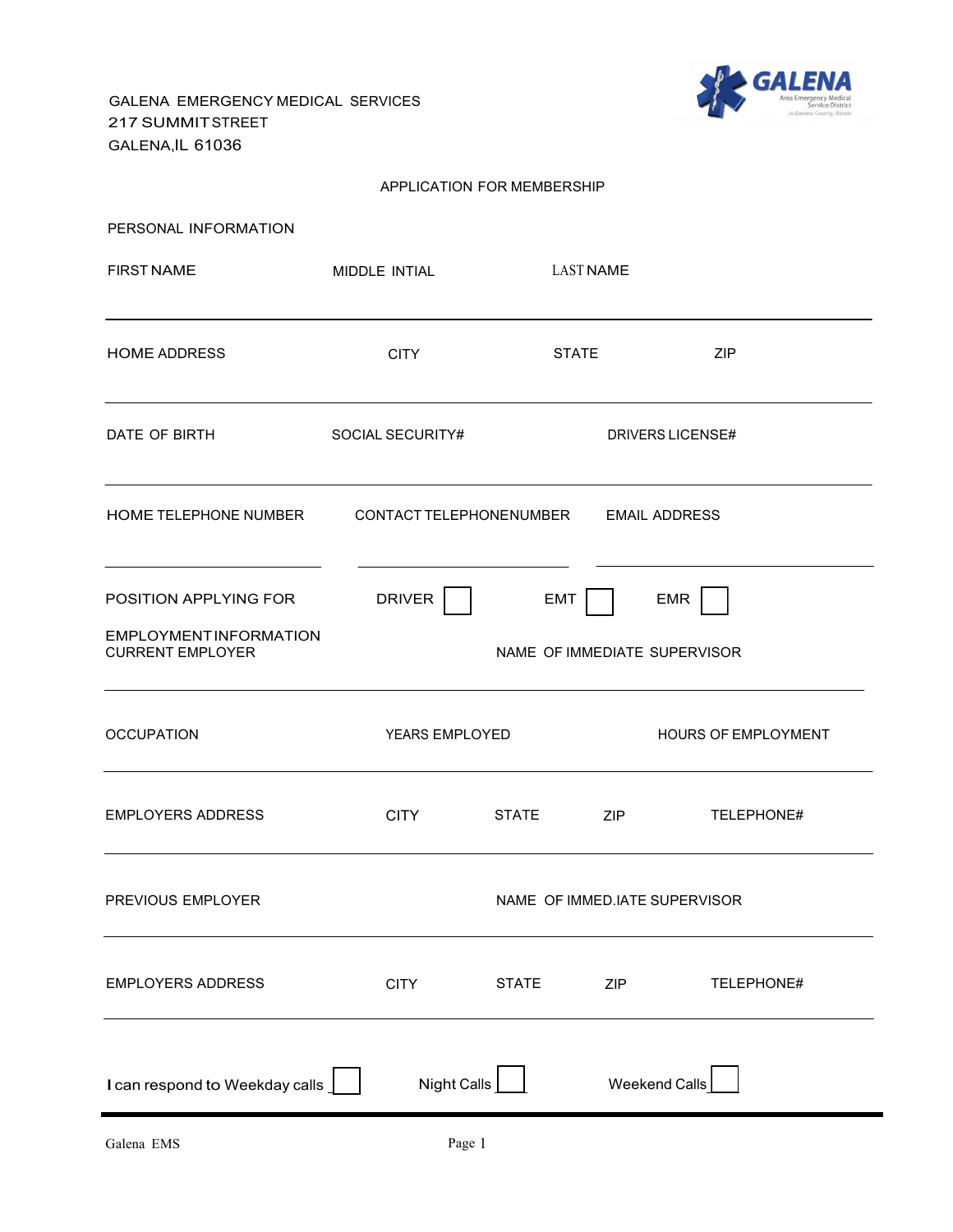## **EDUCATION AND EXPERIENCE**

| HIGHEST GRADE COMPLETED<br>13<br>EDUCATION:<br>12<br>14<br> 15 <br>10<br>11<br>16<br>$16+$ |  |
|--------------------------------------------------------------------------------------------|--|
| DEGREE(\$)<br>HIGH SCHOOL DIPLOMA<br>GED                                                   |  |
| <b>YES</b><br>.NO<br>DO YOU HAVE PREVIOUS EMS EXPERIENCE?                                  |  |
| IF YES, WHERE, PROVIDE LOCATION AND DATES OF SERVICE                                       |  |
|                                                                                            |  |
| ARE YOU CURRENTLY LICENSE WITH THE IDPH<br><b>YES</b><br><b>NO</b>                         |  |
| HAVE YOU EVER BEEN CONVICTED OFA FELONY?<br><b>YES</b><br><b>NO</b>                        |  |
| <b>REFERENCES</b>                                                                          |  |
| LIST TWO CHARACTER REFERENCES, OTHER THAN YOUR SPOUSE OR RELATIVES                         |  |
| <b>NAMF</b><br><b>ADDRESS</b><br><b>TELEPHONE#</b>                                         |  |
|                                                                                            |  |
| <b>NAME</b><br><b>ADDRESS</b><br>TELEPHONE#                                                |  |
|                                                                                            |  |
|                                                                                            |  |

## **PLEASE EXPLAIN WHY YOU ARE CHOOSING TO BECOME A MEMBER OF GALENA EMS**

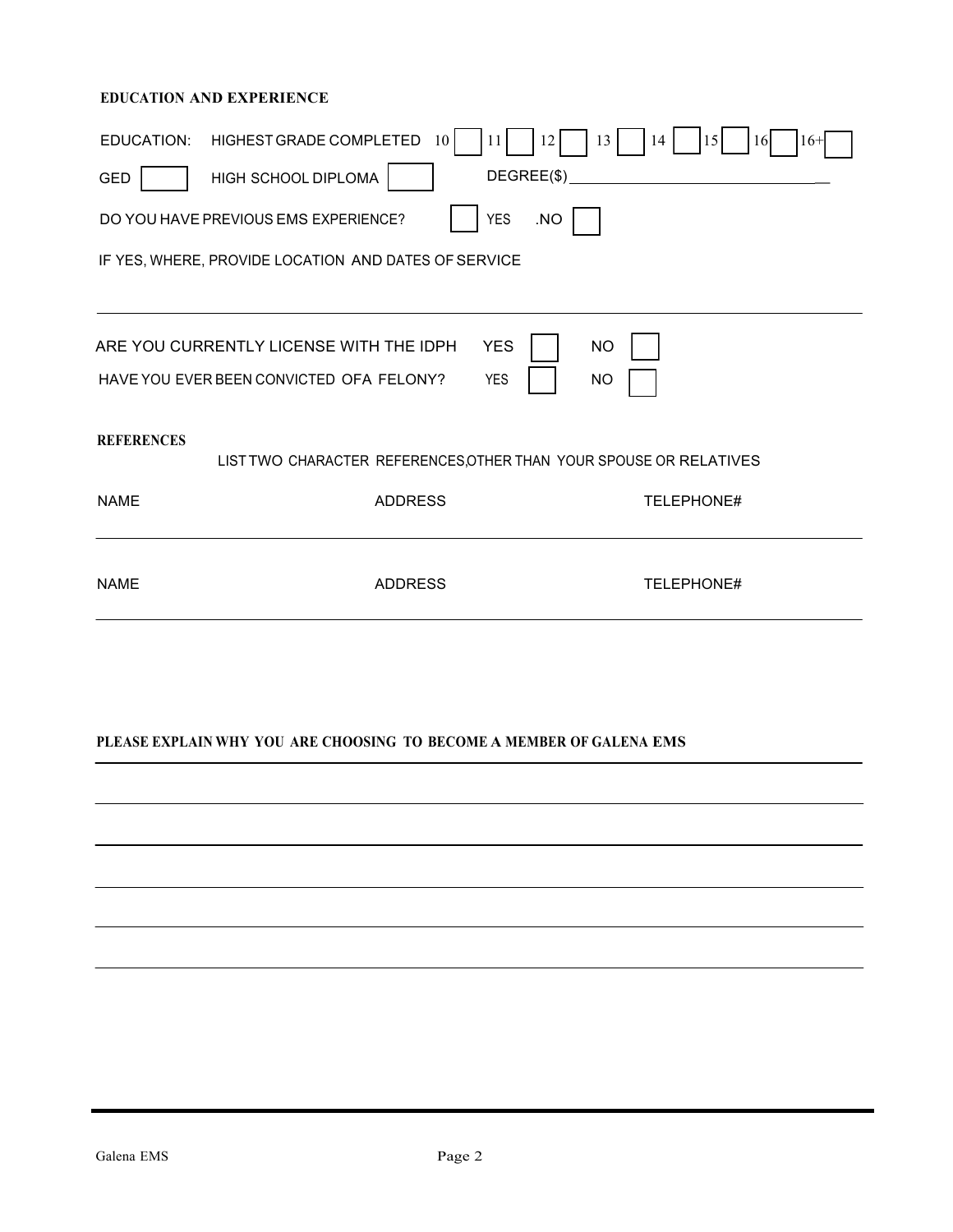#### **ACKNOWLEDGEMENT**

IF THIS APPLICATION IS GRANTED,IPROMISE FULL AND FAITHFUL OBSERVANCE OF ALL OF THE LAWS,RULES, POLICIES,AND PROTOCOLS THAT GOVERN GALENA AREA EMERGENCY MEDICAL SERVICES DISTRICT. IWILL PRESENT A COMPLETED PHYSICALEXAMINATION AND DRUG SCREEN REPORT PRIOR TO ACTIVELY PARTICIPATING IN ANY DISTRICT FUNCTIONS

| SIGNEDBYMYOWNHANDONTHIS. DAYOF                                                                                                                                                                                                                                                           |  | .20 |
|------------------------------------------------------------------------------------------------------------------------------------------------------------------------------------------------------------------------------------------------------------------------------------------|--|-----|
| APPLICANT                                                                                                                                                                                                                                                                                |  |     |
|                                                                                                                                                                                                                                                                                          |  |     |
| <b>ENDORSEMENT</b>                                                                                                                                                                                                                                                                       |  |     |
| THIS CANDIDATE IS BEING ENDORSED BY:                                                                                                                                                                                                                                                     |  |     |
|                                                                                                                                                                                                                                                                                          |  |     |
| AS AN EMS MEMBER, YOU HAVE A RESPONSIBILITY TO EXERCISE EVERY PRECAUTION IN SELECTING GALENA EMS<br>MEMBERS. THEREFORE, WE WOULD APPRECIATE YOUR OPINION AS TO THE CHARACTER AND REUABILTY OF<br>THIS INDIVIDUAL, AS WELL AS-INFORMATION ON HIS/HER EMPLOYMENT AND CRIMINAL HISTORY. THE |  |     |
| INFORMATION THAT YOU PROVIDE WILL BE HELD IN CONFIDENCE.                                                                                                                                                                                                                                 |  |     |
|                                                                                                                                                                                                                                                                                          |  |     |
|                                                                                                                                                                                                                                                                                          |  |     |

| To assist us in our recruiting effort, please indicate how you heard about us: |                       |            |        |       |
|--------------------------------------------------------------------------------|-----------------------|------------|--------|-------|
| <b>Brochure</b>                                                                | Newspaper             | EMS Member | Friend | Other |
|                                                                                |                       |            |        |       |
| Received by: EMS Director                                                      |                       |            | Date:  |       |
|                                                                                | <b>EMT President.</b> |            | Date:  |       |
|                                                                                |                       |            |        |       |

'n